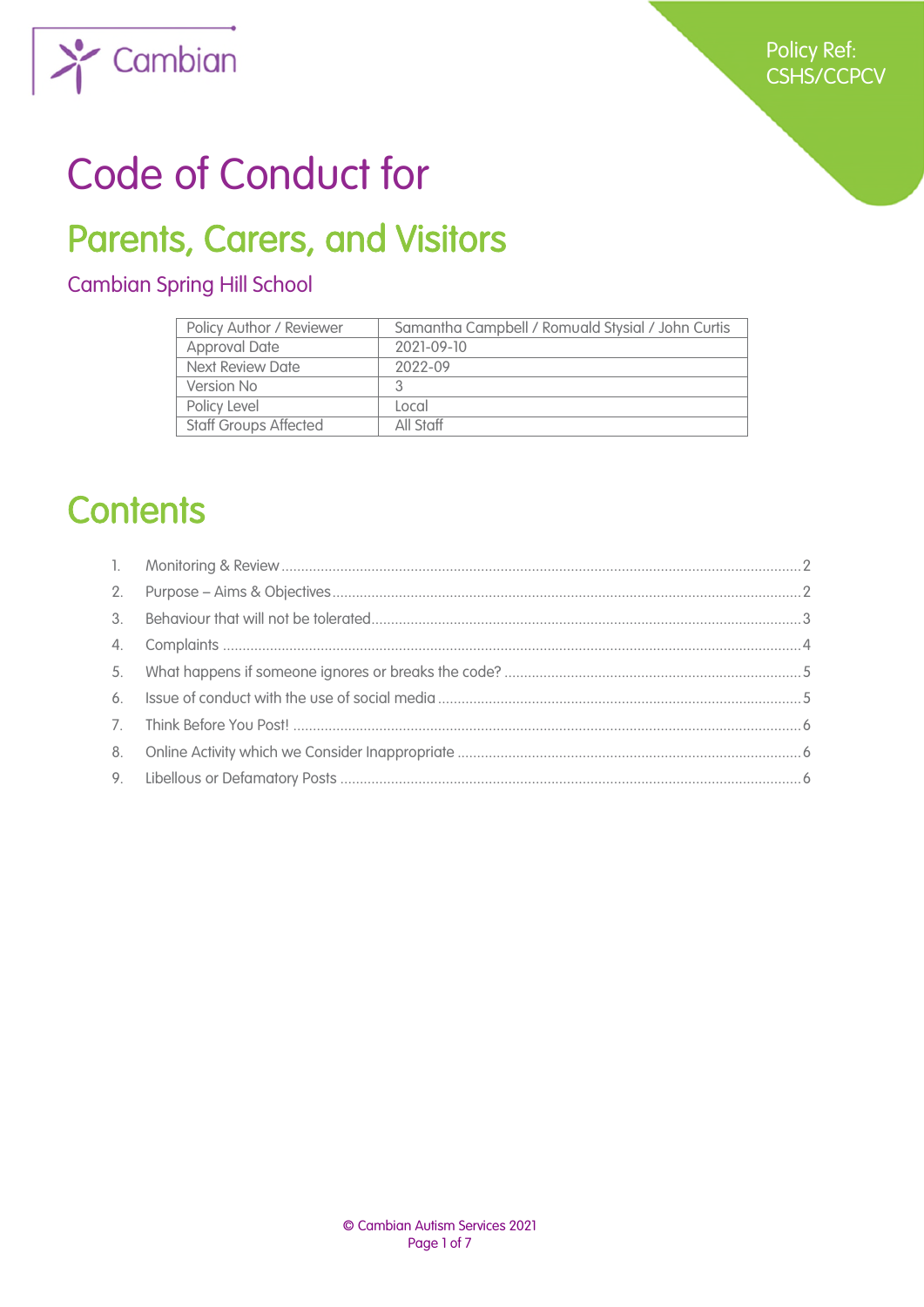

## <span id="page-1-1"></span>1. Monitoring & Review

<span id="page-1-0"></span>The Policy Author will undertake a formal review of this policy for the purpose of monitoring and of the efficiency with which the related duties have been discharged, by no later one year from the date of approval shown above, or earlier if significant changes to the systems and arrangements take place, or if legislation, regulatory requirements or best practice guidelines so require.

Signed:

Samantha Campbell Principal September 2021

#### <span id="page-1-2"></span>2. Purpose – Aims & Objectives

This Code of Conduct is an unsigned agreement between the Parent, Carer, Visitor and Cambian Spring Hill School

At Cambian Spring Hill School, we are very proud and fortunate to have a very dedicated and supportive staff community across both care, education and clinical teams. We expect that all staff, governors, parents/carers and social workers recognise that the successful education and care of our children and young people depends on a positive partnership between us. The purpose of this policy is to provide a reminder to all who visit Cambian Spring Hill School about the expectations around the conduct of all parents/carers and visitors connected to us.

As a service provider for the education and care of children and young people, we are aware of the importance of good working relationships and recognise the importance of these connections to equip our youngsters with the necessary skills to fully engage in their education and to develop positive and appropriate social skills so that they conduct themselves appropriately in public and develop skills and appropriate levels of independence to support then in their adult lives. For these reasons we welcome and encourage parents and carers to participate fully in the life of our school and residential homes. It is useful for us to receive constructive feedback as this helps us to improve.

The purpose of this code of conduct is to provide the expectations around the demeanour of all parents, carers and visitors connected to Cambian Spring Hill School and the Children's Home. Creating the best outcomes for our children and young people requires the relationship between home and school to be based on the principles of care, integrity, trust and mutual respect. The maintenance of this relationship is important to ensure that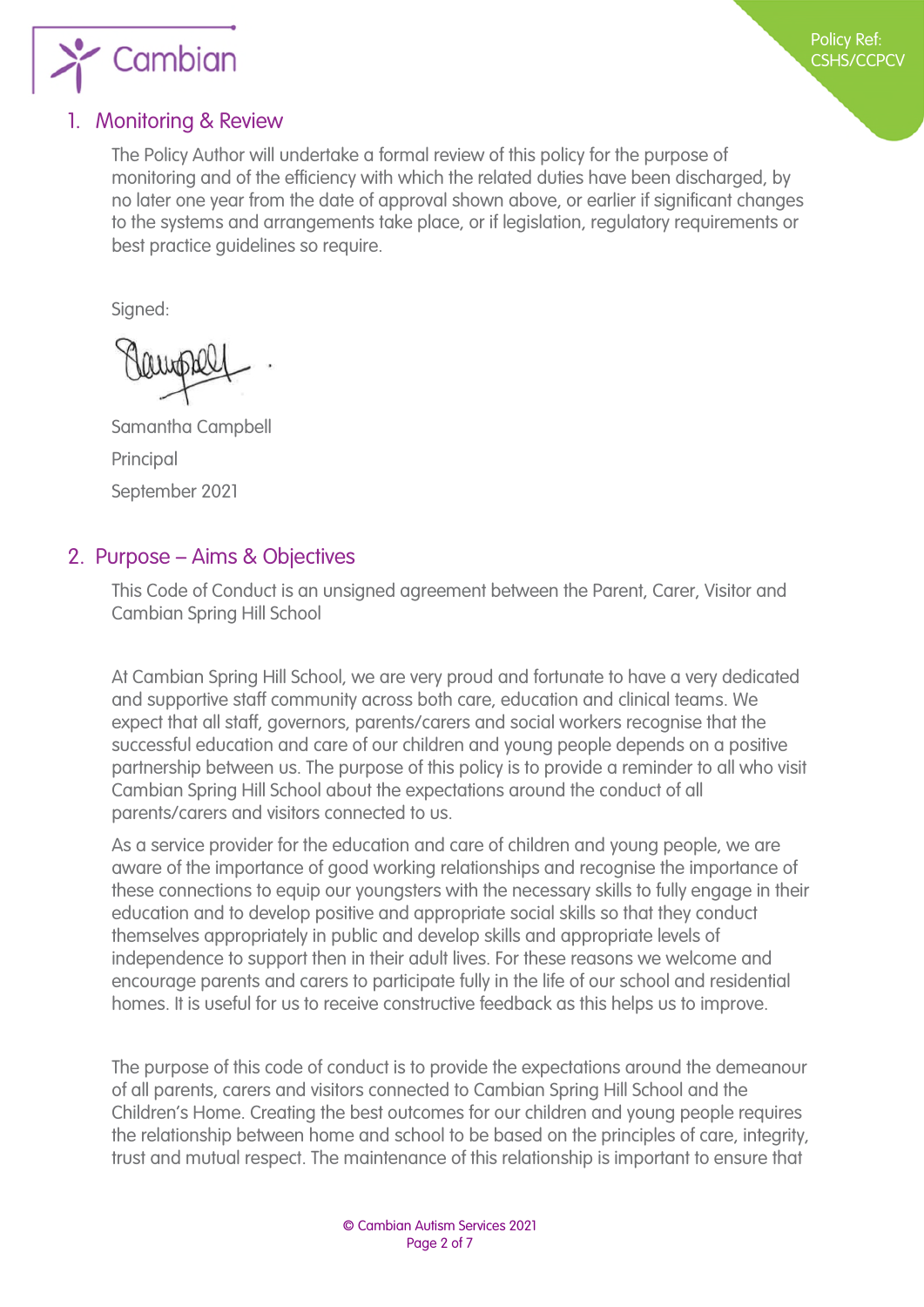

all within the Spring Hill community are safe and not open to undue distress, anxiety, vexatious claims and unrealistic expectations.

We understand that everyday frustrations can cause misunderstandings and potentially have a negative impact on our working relationships. Establishing where this happens, that we remain committed to resolving difficulties in a constructive manor through open positive dialogue is however essential. In this way we can continue to flourish and progress to achieve, in an atmosphere of mutual understanding; ultimately, the young people benefit from experiencing constructive relationships between home and school. We all have a duty to model positive behaviours in order to support the best outcomes for all of our youngsters.

Cambian Spring Hill School already has a code of conduct for all employees; this policy is aimed at the wider community so that all can see and understand the expectations on the behaviour of all visitors or those connected with the school and children's home. The policy aims to clarify the types of behaviour that will not be tolerated and seeks parental and collegiate sign-up to these expectations. The policy also sets out the actions the Principal, Samantha Campbell, can take should this code be ignored or where breaches occur.

## <span id="page-2-1"></span>3. Behaviour that will not be tolerated

- <span id="page-2-0"></span> Disruptive behaviour which interferes or threatens to interfere with any of the schools' or children's homes operation or activities anywhere on the premises or during offsite visits to include multi-agency meetings held off campus
- Any intimidating behaviour on the premises or during offsite visits to include multiagency meetings held off campus
- Using loud or offensive language or displaying anger under any circumstances
- Threatening or confrontational behaviour towards a member of staff, visitor, fellow parent/carer or child either face-to-face, via email or over the telephone
- Damaging or destroying Spring Hill property
- Sending abusive or threatening emails or text/voicemail/phone messages or other written communications (including social media) to anyone within the school or children's home community
- Defamatory, offensive or derogatory comments regarding the school or children's home or any of the pupils, parents/carers, staff, governors at the school on Facebook or other social media sites
- The use of physical, verbal or written aggression towards another adult or child/young person. This includes physical, emotional or verbal punishment of your own child on Spring Hill premises or during off-site multi-agency meetings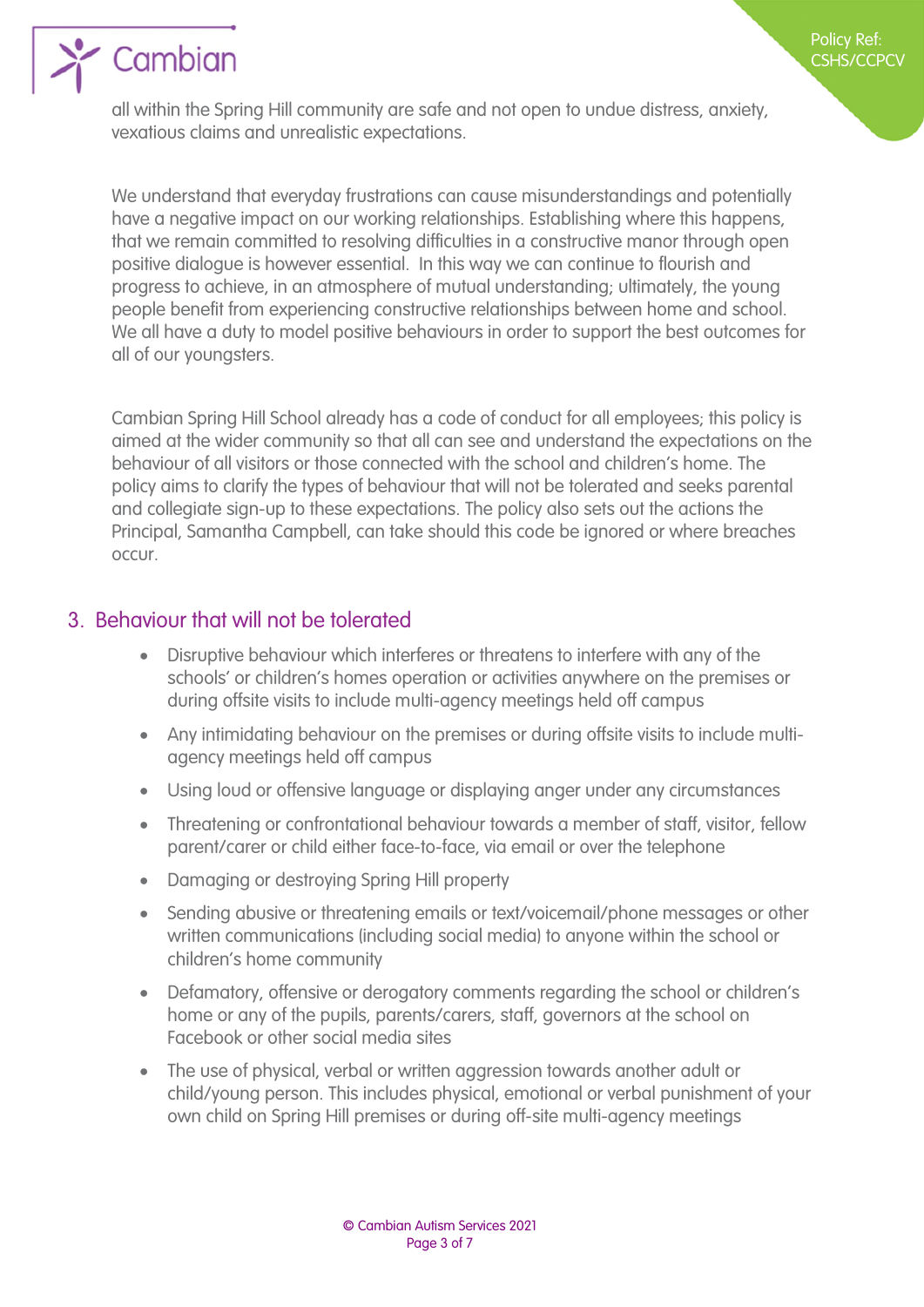Cambian

 Approaching someone else's child in order to discuss or chastise them because of the actions of this child towards their own child. (Such an approach to a child may be seen to be an assault on that child and may have legal consequences)

Policy Ref: CSHS/CCPCV

- Smoking, taking illegal drugs or the consumption of alcohol on Spring Hill premises. Spring Hill does not serve alcohol at celebratory events during school hours.
- Dogs being brought on to the school premises, other than endorsed Guide Dogs, Hearing Dogs or Therapy Dogs
- Attending site to collect a young person in residential care without due parental responsibility, approval of the Social Worker (if appropriate) or without forewarning the home or school manager beforehand
- Attending site without invitation or when it is deemed unsuitable or unsafe to do so e.g. visiting site from a Tier 3 area during the CV19 pandemic and failing to follow reasonable safety measures to reduce spread of infection
- Openly maligning or slurring the school or Children's Home so as to cause reputational damage
- Undermining or over-ruling the homes boundaries, rules, and routines, which are in place to ensure consistent and safe care of young people.

Should any of the above occur, we may feel it is necessary to take action by contacting the appropriate authorities or consider banning the offending individual(s) from entering the premises either on a temporary or permanent basis.

Note:

- 1. A ban from site can be introduced without having to maintain all the steps offered above in more serious cases
- 2. Site bans will normally be time limited in the first instance
- 3. A review of the suitability of the residential placement for the young person involved.

# <span id="page-3-1"></span>4. Complaints

<span id="page-3-0"></span>This code of conduct does not prevent parent/carers or visitors from raising a legitimate complaint in an appropriate fashion. In most cases we anticipate that all complaints and concerns can be resolved through open dialogue and discussion with relevant staff members.

Where you are not satisfied with responses received however, we would ask that you then follow the complaints procedure as laid out in our Complaints policy. This is available on our website but if you would prefer please contact the school office and we can arrange for a hard copy to be made available. For your information, we provide all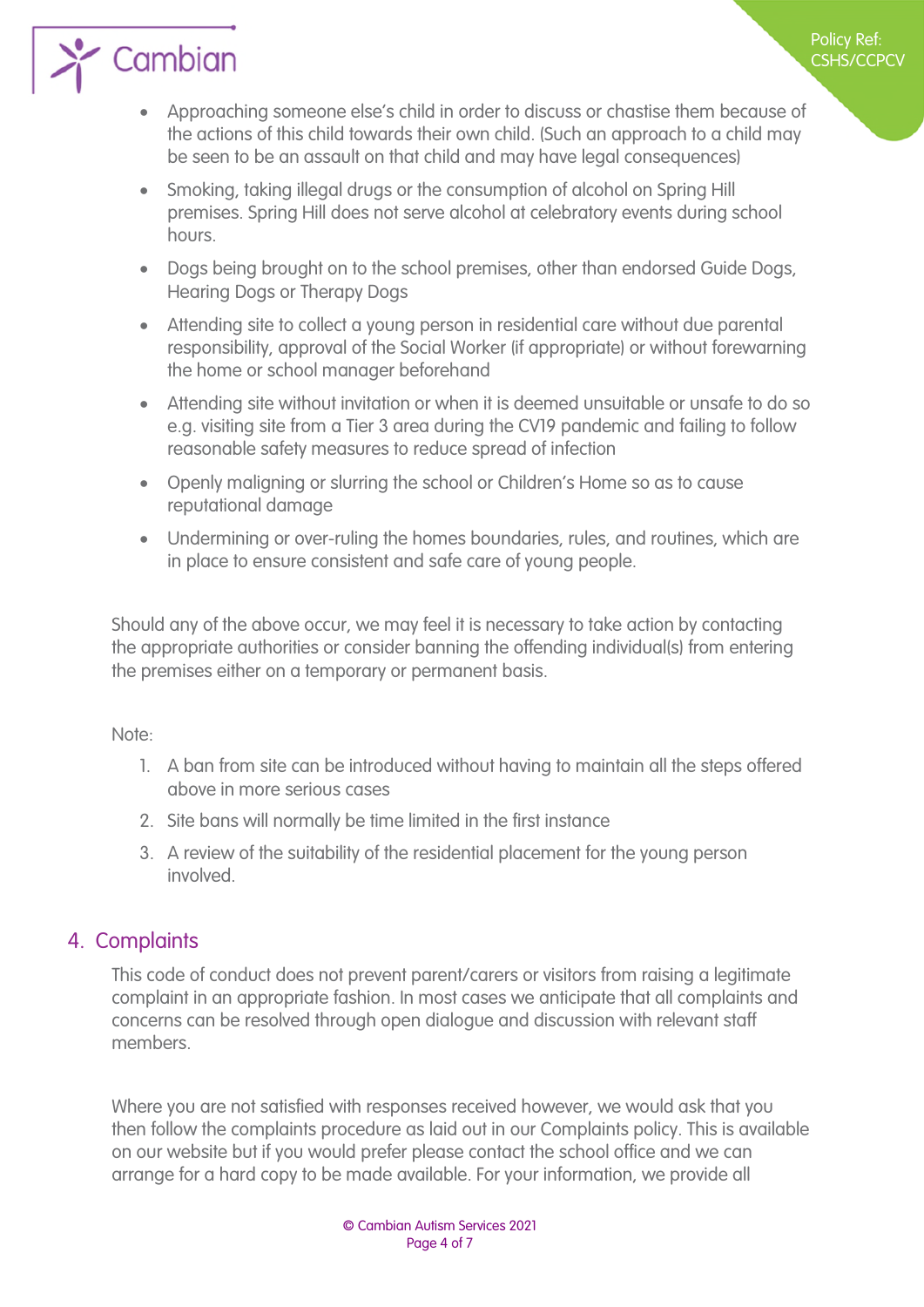

parents/carers with a Concerns and Complaints handout to guide you through the process.

# <span id="page-4-1"></span>5. What happens if someone ignores or breaks the code?

<span id="page-4-0"></span>In the event of any parent/carer or visitor breaking this code, then proportionate actions will be taken as follows:

In cases where the unacceptable behaviour is considered to be serious and potentially a criminal matter, the concerns will, in the first instance, be referred to the Police. This will include any or all cases of threats or violence and actual violence to any child/young person, staff or governor in the school or care setting. Additionally, this will include anything that could be seen as a sign of harassment towards any member of the Spring Hill community, such as any form of insulting social media post or any form of social media cyber bullying. In cases where evidence suggests that behaviour would be tantamount to libel or slander, then the matter to Cambian's Legal Team for further action. In cases where the code of conduct has been broken but the breach was not libellous, slanderous, or a criminal matter, then the Principal, Samantha Campbell, will send out a formal letter to the individual with an invitation to attend a meeting.

If the parent/carer or visitor refuses to attend the meeting then the Principal will write to ask them to stop the behaviour causing the concern and warn that they risk being banned from Cambian Spring Hill School's premises. If inappropriate behaviour continues, the individual(s) will again be written to and informed that a ban is now in place. The length of the ban will be dependent on the offending behaviour and will be reviewed on a half-termly basis.

Thank you for abiding by this code in our school and care setting. As a partnership we are all aware of the importance of good working relationships and all recognise the importance of solid working relationships to equip all of our children and young people with the necessary skills for adulthood.

#### **Note**

- 1. A ban from the school can be introduced without having to go through all the steps offered above in more serious cases.
- 2. Site bans will normally be limited in the first instance.
- 3. A review of the suitability of the residential placement for the young person involved.

# <span id="page-4-2"></span>6. Issue of conduct with the use of social media

Most people take part in online activities and social media; it's fun, interesting and keeps us connected. Within these online spaces, we ask that you use common sense when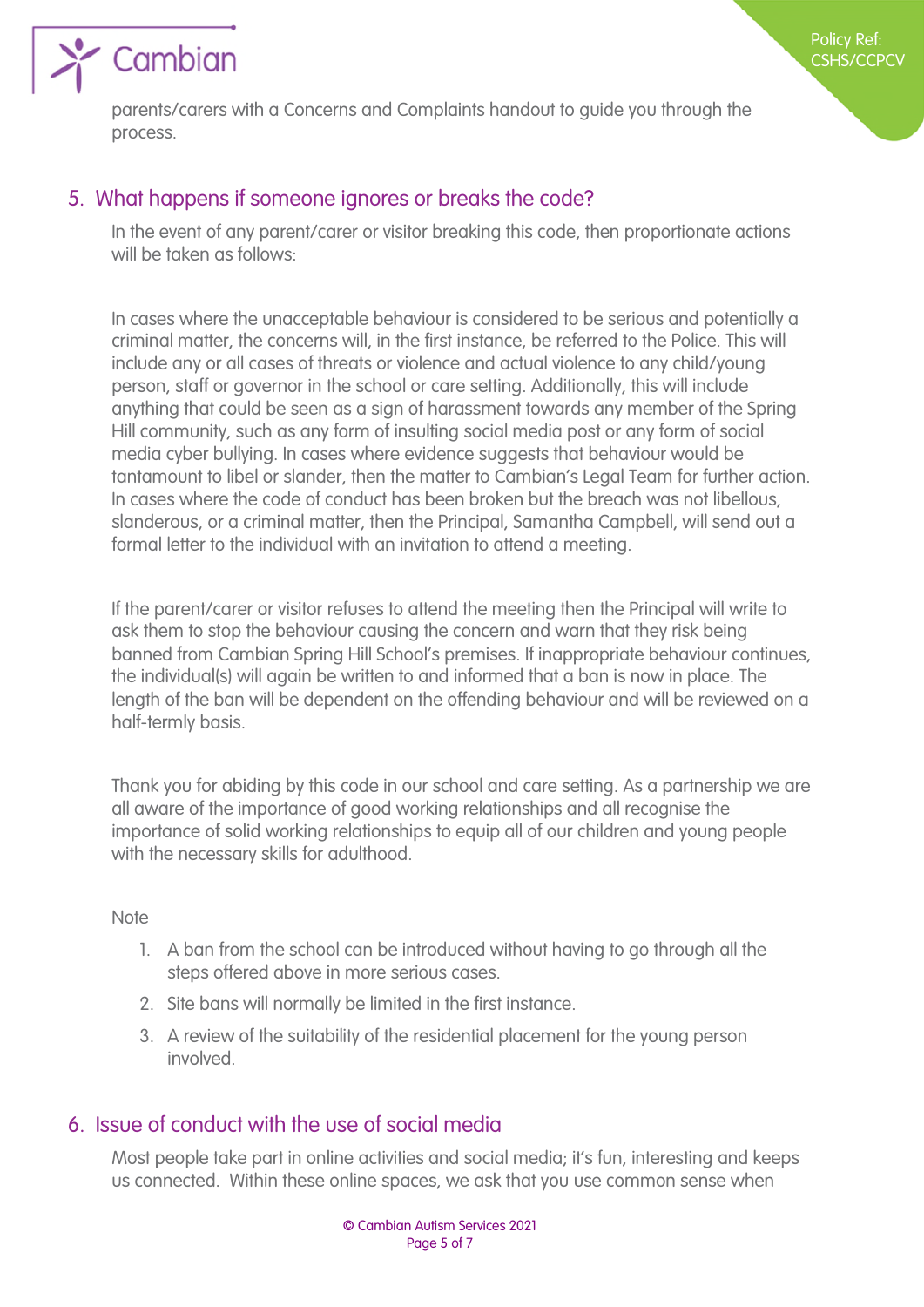

Policy Ref:

engaging in online discussion associated with Cambian Spring Hill School or the Cambian Group.

# <span id="page-5-0"></span>7. Think Before You Post!

We ask that social media, whether public or private, should not be used to fuel campaigns and voice complaints against the school, the children's home, school staff, parents or pupils.

We take very seriously inappropriate use of social media by a parent or family member to publicly humiliate or criticise another parent, pupil or member of staff.

If parents/carers have any concerns about their child in relation to the school as we have said above they should follow the Complaints procedure guidance. Social media should not be used as a medium to air any concerns or grievances.

## <span id="page-5-1"></span>8. Online Activity which we Consider Inappropriate

- Identifying or posting images/videos of pupils
- Abusive or personal comments about staff, pupils or other parents
- Bringing any aspect of Spring Hill into disrepute
- Posting defamatory or libellous comments
- Emails circulated or sent directly with abusive or personal comments about staff or pupils or other parents/carers
- Using social media to publicly challenge school policies or discuss issues about individual children or young people
- Threatening behaviour, such as verbally intimidating staff, or using bad language
- Breaching school security procedures

In serious cases the school will also consider its' legal options to deal with any such misuse of social networking and other sites. Additionally, and perhaps more importantly is the issue of cyber bullying and the use by one child or young person or a parent/carer to publicly humiliate another by inappropriate social network entry. The school will also consider its' legal options to deal with any such misuse on social networking and other sites and may refer matter to the police if deemed serious.

## <span id="page-5-2"></span>9. Libellous or Defamatory Posts

In the event that any pupil or parent/carer of a child at Spring Hill school is found to be posting libellous or defamatory comments on Facebook or other social network sites, they will be reported to the appropriate 'report abuse' section of the network site. All social network sites have clear rules about the content which can be posted on the site and they provide robust mechanisms to report contact or activity which breaches this. The school will also expect that any parent/carer or pupil remove such comments immediately.